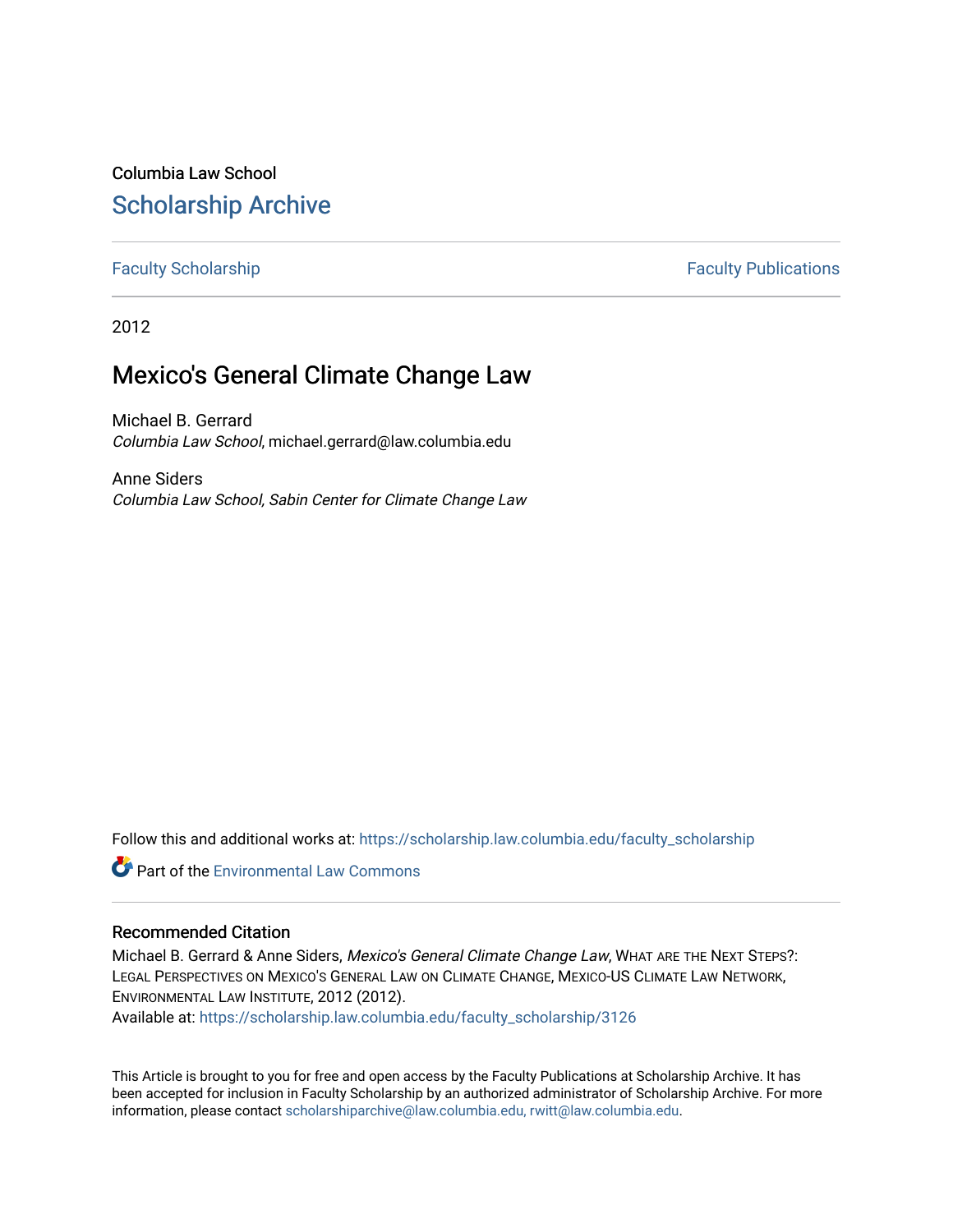## **Mexico's General Climate Change Law**

*Michael B. Gerrard and Anne Siders*

Mexico's *General Climate Change Law* (CCL) creates a coherent and ambitious national framework within which Mexico may fulfill its Copenhagen Pledge and establish itself as an international leader in climate change mitigation, but achieving these ends will require significant and on-going support from the Mexican government.

National legislation is a vital component of the effort to combat climate change. International agreements provide a framework for coordination and cooperation, but national legislation is still the primary means by which most emissions reduction will be achieved. Often national legislation addresses climate change in a piecemeal fashion, addressing energy, land-use, pollution, or other issues that lack the political sensitivity of climate change. Mexico's *Law for the Use of Renewable Energies and for the Finance of the Energy Transition* is an example of a legislative effort to promote low-carbon energy sources without directly addressing emissions reductions.

Alternatively, 'flagship' laws, laws that integrate various strands under one recognized climate change umbrella, can provide coherence to the legislative regime and provide a clear political signal of support for climate change mitigation. Such flagship laws are not uncommon: Australia, Canada, the European Union, France, Germany, Italy, Japan, Norway, Russia, South Korea, and the United Kingdom have all passed such legislation. Flagship laws with greenhouse gas reduction targets are less common amongst developing countries and emerging markets, where lawmakers must struggle to balance the need to reduce greenhouse gas emissions with economic development goals. With the CCL, Mexico joins the ranks of Brazil, China, India, Indonesia, and South Africa in recognizing that climate change mitigation and economic development are not mutually exclusive.

In fact, according to a study by GLOBE International, one of the primary reasons nations often adopt climate change legislation is economic gain. Through climate change legislation, nations can create opportunities for economic growth through investment in 'green' industries, benefit from climate finance opportunities, or participate in, and reap the benefits of, the Clean Development Mechanism or Joint Implementation, either as buyers or sellers of carbon credit.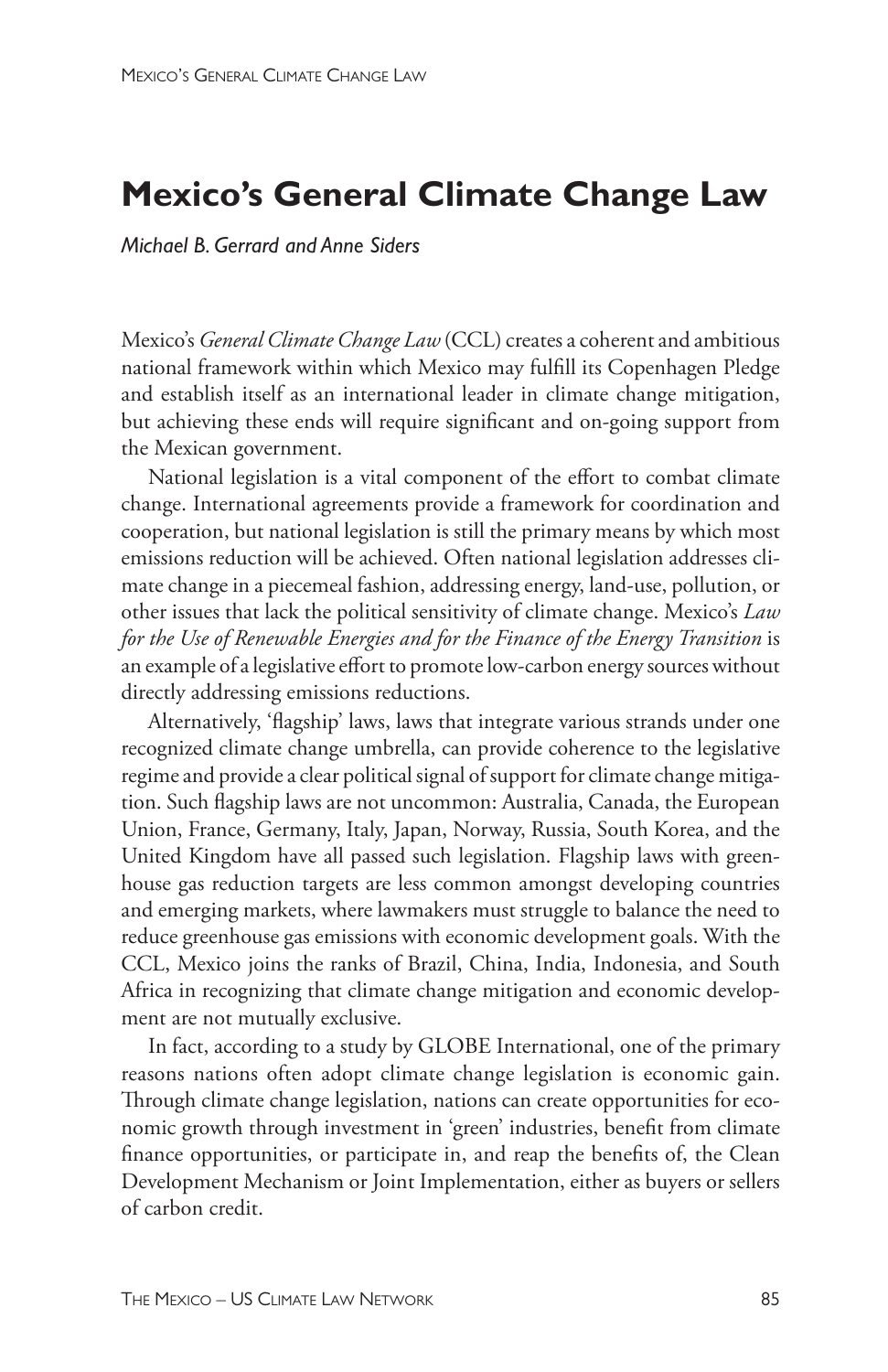Reflecting the principle of "common but differentiated responsibility" enshrined in the UNFCCC, the IPCC Fourth Assessment Report noted that avoiding dangerous climate change requires an aggregate emission cut of at least 80% from 1990 levels for developed countries by 2050, with developing countries committing to substantial reductions relative to business as usual. This approach is reflected in national legislation. For example, the United Kingdom has adopted a binding emissions reduction target of at least 34% below 1990 levels by 2020 and at least 80% by 2050, while Mexico aims to reduce emissions by 30% compared to business as usual by 2020 and 50% by 2050.

Flagship climate change legislation is often closely correlated with leadership in the international arena. For example, Japan passed its first climate-related law shortly after hosting the U.N. climate negotiations in Kyoto, and Indonesia released its *National Action Plan — Addressing Climate Change* when it hosted COP-13 in Bali in 2007. Mexico hosted COP-16 in Cancún in late 2010, and that international role, coupled with the subsequent successful passage of the CCL, establishes Mexico as one of the leaders in international climate change mitigation.

Maintaining a leadership role in climate change is a difficult proposition, as climate change can be a particularly divisive issue in domestic politics, and administrations are not always eager to build on the successes of their predecessors. The United States, for example, observes dramatic shifts in climate change and energy policies depending on the President and his administration. Times of transition, such as the current U.S. election period, can make the status of pending legislation and regulations particularly tenuous. Such partisan support and inconsistency is not unique to the United States, though, and it is a practical danger to the effective implementation of climate change legislation, which requires consistent support.

The CCL establishes a framework within which identified agencies and actors may take concrete steps to reduce greenhouse gas emissions and achieve Mexico's Copenhagen Pledge. Among the notable tools created by the CCL are a national greenhouse gas registry of stationary and mobile sources, the National Institute of Ecology and Climate Change (INECC), and the potential for a carbon-trading market and other financial incentives for industries to reduce emissions. The CCL also takes an important step towards a comprehensive climate change policy by providing for climate change adaptation through the Climate Change Fund and by considering emissions resulting from deforestation and degradation. The destruction of forest ecosystems plays an important role in contributing to climate change, while their pres